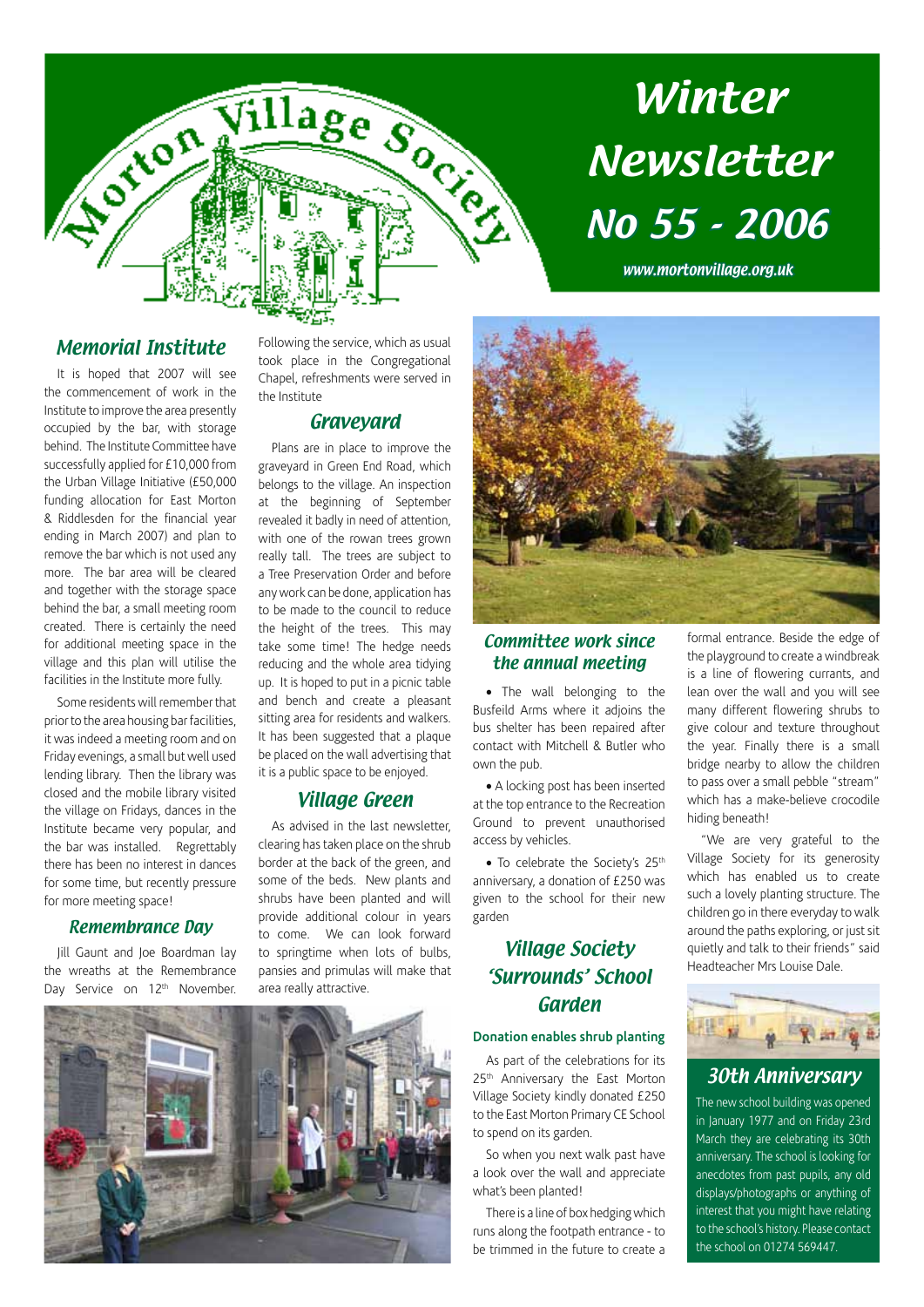

**'School is out for East Morton Gran'** The Staff, children and Parents would like to thank Edna McMann for the many hours she has given to the school to come in and hear children read. This is a very valuable job and the children looked forward to her visits. She will be missed in the school, but we all send her our very best wishes for the new life she is taking in Bolton.



Many thanks The staff, parents and children would like to thank the Womens Institute for their very kind donation of £140 to buy shrubs and plants for our School Garden. They can be assured that this money will be carefully spent in the garden to provide colour for many years. The children enjoy their 'gardening' and are looking forward to the Spring when we will again be planting flowers and vegetables in the raised beds. Please feel free to come and walk in our Garden and if you feel able to do a bit of weeding!. Thank you very much.



**Quiz Night** Another successful Quiz night was held on 16th November. Judging by the feedback, everyone enjoyed the evening and felt there was a real community feel about the event. £166 was raised for Institute funds and from twelve teams, winners were the 'Sunday Singers'. Thanks go to Jack Doyle, Question Master, who was ably assisted by Nancy Gore. Special thanks to Doris Beanlands and Florence Bramall for their hard work in the kitchen preparing the pie and pea supper. Here's to next year!

The garden is a real asset to the School and has added so much to the street scene at the crossroads in the Village. The gift will be marked by a plaque, kindly donated by a committee member.

• A request was made for the verge to be cut below Micklethwaite Lane, above Alma Terrace. This was done and it was hoped that next year there would be funding for more frequent cuts to keep this approach to the village tidy.

• The Community Constable was contacted after reports of teenagers abusing the new children's playground, not designed for their age group. Visits were promised.

• Contact was made with the Rights of Way Officer about the condition of the footpath from East Morton to Micklethwaite – dangerous at the East Morton end. Work is now scheduled to improve this area.

• Request to the Council to replace the flags outside the Institute extension to make the area safer and more attractive. This grant from the Urban Village Initiative has now been approved.

### Morton Gala

Following a second successive Gala, the committee decided to host "A Christmas Celebration" and build upon the sense of community that has been a permanent feature of Gala Day in East Morton since it began.

The Busfeild Arms generously provided the food and St Luke's Church choir sang some seasonal music. From 4pm to 6pm a free disco was held in the Institute for the children. Santa was about and there was also a free raffle. Although the under 5's were required to be accompanied by an adult, many parents were able to take advantage of their time off to enjoy the carols and good cheer on offer at the Busfeild. The Institute was lit to add more sparkle to the centre of the village and complement the Christmas tree on the Green.

The Gala Committee hope to build upon this co-operation between other organisations and bodies within the village and hold other events in future. This young, enthusiastic committee deserve our active support in their bid to ensure that East Morton has a sense of place and retains its identity. It would be wonderful if the sense of community that is so evident on Gala Day could spread throughout the year – we would be the better for it.

Enjoy the pictures on the next page and back cover of this year's Gala which was on such a nice sunny day.

## Morton Village **Lottery**

Latest winners:

September £75 SA Barrclough £40 S Gorman £25 AS Cam £10 S Myerscough

**October** £75 M Halliday £40 E Batley £25 J Bussey £10

November

£75 A McCallum

£40 J Gokhale

£25 D Pounder

£10 McCormack

We know, from the feedback we get, how many of you intend to join in with the fun of the Lottery and support the causes it benefits. We also know that it is not really top of most people's list of priorities and, unsurprisingly, joining in gets put off or forgotten about. This is the reason we call around the village from time to time promoting it. And that's when we hear you say – "I'm glad you called, I've been meaning to get round to joining for ages!"

By now, we have visited every home in the village. We have missed quite a few of you for one reason and another but we are now having a second go! So, if we're down your way over the coming months, no hiding behind the curtains, please consider joining in! The lottery is now virtually the only way the Village Society raises funds. And don't stop there, if you see any black spots in the village which you think need attention or tidying up, let us know because we do want to ensure we continue putting the funds to good use.

Next draws at the Busfeild are on: December 20th; January 17th; February 21st; March 21st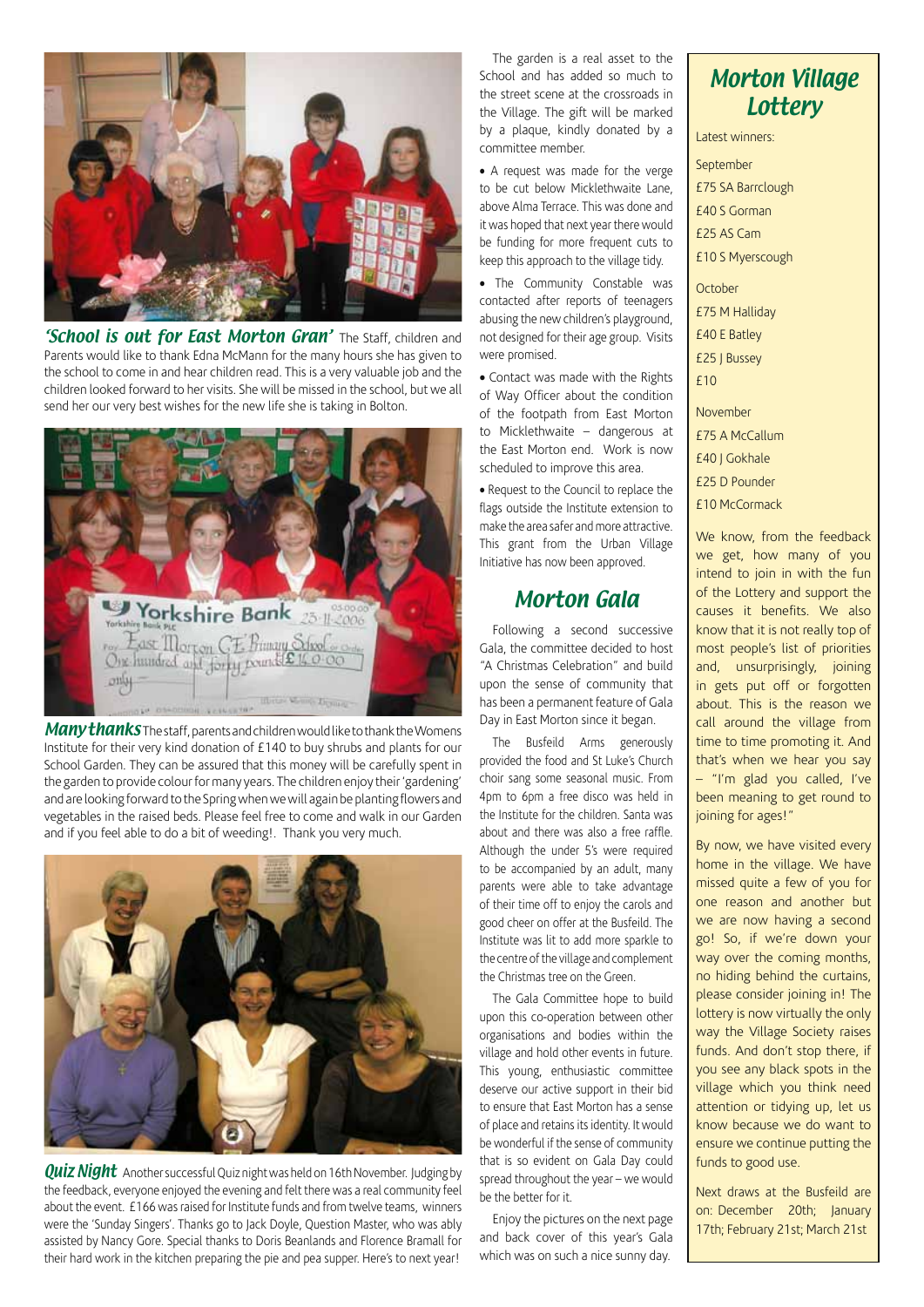#### Out and about

Now is as good a time as any to get out in the fresh air, and there may be many of you who have not had either the time or the inclination to explore around the village.

The walk begins outside the Institute. Walk up Main Road, past the Busfeild Arms, up the hill until you reach the junction with Green End Road on your left. **(1)**

Go up Green End Road until the track (Upwood Lane) appears on your left, before the bridge. **(2)**

Proceed up the rising track, which also goes to Moorlands Farm, but turn right behind Morton Hall. You will see the farm up on your left.

Keep on the track with fields opening out on your left and right until a gate is reached. **(3)**

Go on through the gate and the fenced dam wall of Sunnydale Reservoir soon appears up ahead of you. Do not cross the bridge at this point but bear left up the track and cross the little bridge over the outflow and onto the dam wall. The path continues along the wall and into the wood at the far end. **(4)**

some friendly faces seen en route!

Bear right here and walk through the wood with the path dropping down to the track again. This short section can be a bit indistinct and soft underfoot.

Turn right onto the track and cross the lower bridge over the stepped outflow.

Retrace your steps back to the gate. Instead of using the path, walk down through the field, glancing over the wall at the dam and the roof tops of Upper Mill Row. This dam used to power one of the many mills in Sunnydale. **(5)**

Keep on down the field keeping the field wall adjacent to the house to your left.

In the bottom corner there is a gate **(6)** and steps down into the field on your left (sometimes there are animals in here). Proceed straight across next to the wall emerging at the other side on to the drive to Moorfield.

Turn right and go down the road for a short way before turning sharply to the left **(7)** and down the track, crossing the bridge in front of Providence Row.

Go up and to the right - your path is signed on the right behind the new houses and cross towards Alma Terrace. **(8)**

Take care when reaching Otley Road **(9)**, turning right back down the hill towards the village.

Choosing a safe time and place, cross the road turning left **(10)** down cobbled Little Lane. Continue on between houses and then walls, coming out at the bottom of Dimples Lane. Turn right here up Dimples Lane and return to the Institute.

Distance 2.5 miles; Total ascent 445 feet; 750 feet highest point



If you enjoy this walk, which takes in a few hidden corners of the village, and would like to find out more, you might be interested in purchasing the booklet available in The Pantry, telling some of the history of East Morton.